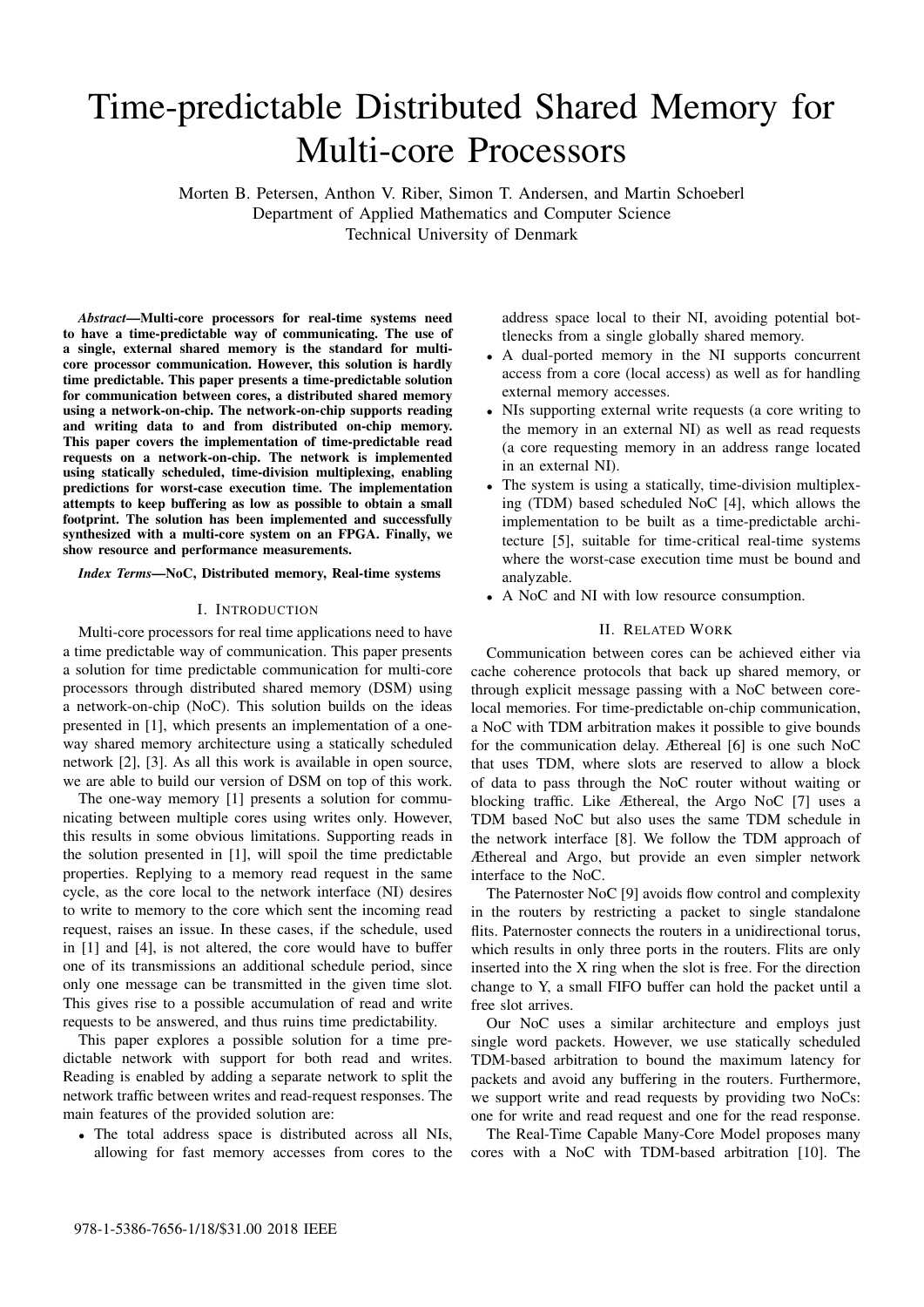Reduced Complexity Many-Core architecture [\[11\]](#page-6-10) proposes avoiding shared memory completely and supporting timing analysis by using a fine-grained message passing NoC. We agree with this preference for on-chip communication between local memories over shared memory communication, but support read and write operations.

The Hoplite architecture [\[12\]](#page-6-11) uses routers without buffers, a unidirectional torus, and single flit packages that include the destination address. On an arbitration conflict, Hoplite uses deflection as a resolution mechanism. This design results in very small hardware usage, but it cannot provide real-time guarantees. The Hoplite design is carefully handcrafted for Xilinx FPGAs to provide the lowest hardware consumption possible. While we praise the engineering effort, we think that the higher-level description of the architecture makes it more applicable for different use cases and technologies.

The multi-core processor Epiphany [\[13\]](#page-6-12) uses a distributed memory architecture. Each core contains 32 KB of local memory that is mapped onto a global address space. The processors contain no caches. Access to the memory of a remote core takes place over a network-on-chip (NoC). The NoC is organized as a mesh, and favors writes over reads, as writes are posted such that the processor does not need to wait for the write to finish. Packets are single words and routing is performed in a single cycle per hop. However, conflicting packets can result in delays that are hard to bound. In contrast, we use TDM-based arbitration for our distributed memory.

Similar to our presented NoC, the Argo NoC [\[7\]](#page-6-6) aims for time-predictability. It uses TDM-based arbitration in the routers. The Argo NoC also uses TDM-based DMA transfer of data from the local memory to the NoC. Argo uses source routing, which means the routing information is transmitted as a header word. For this header processing and the switching in the crossbar, the router is pipelined into three stages. By contrast, our simple router includes the routing information in the router itself and each simple multiplexer requires just a single pipeline register in the router. Another important difference is that Argo also supports global asynchronous, local synchronous systems with an asynchronous router design.

The one-way shared memory [\[1\]](#page-6-0) is a communication architecture for multi-core systems using distributed shared memory, which implements functionality for communicating between nodes in the network using only writes. The basis of that implementation, such as the NoC and the scheduler, have been used in the solution presented in this paper.

The main differences between our work and all presented projects (except Epiphany) is the support of reads directly in the NI/NoC.

## III. THE S4NOC NETWORK-ON-CHIP

We build our DSM on top of the S4NOC project [\[2\]](#page-6-1) and the T-CREST multi-core platform [\[14\]](#page-6-13). S4NOC is now part of T-CREST and available in open source at GitHub: [https://github.com/t-crest.](https://github.com/t-crest)

The S4NOC is a statically scheduled TDM NoC intended for real-time systems. As all traffic is statically scheduled,



<span id="page-1-0"></span>Fig. 1. Organization of a single tile. A dual-port memory is connected to the NI as well as the routers for the two separate networks, and a core.

there are no conflicts on any shared resource, such as links or multiplexers. Without the possibility of conflicts there is no need to provide buffering in the routers, flow control, or credit-based arbitration.

The original design supports single word packets and single cycle hops between routers. The routers contain one output register per port and a multiplexer in front of that register. The schedule is stored in the router and drives the multiplexer.

The default configuration of a S4NOC is a bidirectional torus, resulting in five output ports (north, east, south, west and local) and four inputs to the multiplexers. The default schedule is a one-to-all schedule where each core has a dedicated channel to each other core. With such a regular structure of a bidirectional torus and an all-to-all schedule, it is possible to find one schedule that is executed in all routers [\[3\]](#page-6-2). That means it is the same for all routers, e.g., if at one clock cycle a word is routed from west to north, it is done in all routers.

The resulting hardware is very lean. One register per port, one 4:1 multiplexer per port, a counter for the TDM schedule, and a table for the schedule. The table for the schedule is generated at the hardware construction time.

## IV. DISTRIBUTED SHARED MEMORY

We propose a design that enables the sharing of memory situated locally in a tile, with all other tiles in the network. Cores can send memory access requests to its NI, wherein the NI will decide whether the request shall be delegated to the memory local to the NI, or a memory in an external NI. This delegation is done based on the address of the memory request. These requests can be either writes or reads.

#### <span id="page-1-1"></span>*A. Memory Organization*

As shown in Figure [1,](#page-1-0) a dual-port memory is placed inside each tile. The dual-port memory enables two concurrent writeor read accesses to the memory. This allows support for handling memory requests from a core to its local memory in the same clock cycle as handling a read or write request from a remote core via the NoC. Given a suitable programming model, this organization can yield a substantial speedup in program execution time, relative to blindly using arbitrary addresses in the full shared memory space, given that cores are delegated to execute on memory local to their NI which has a one cycle memory access. Having a dual ported memory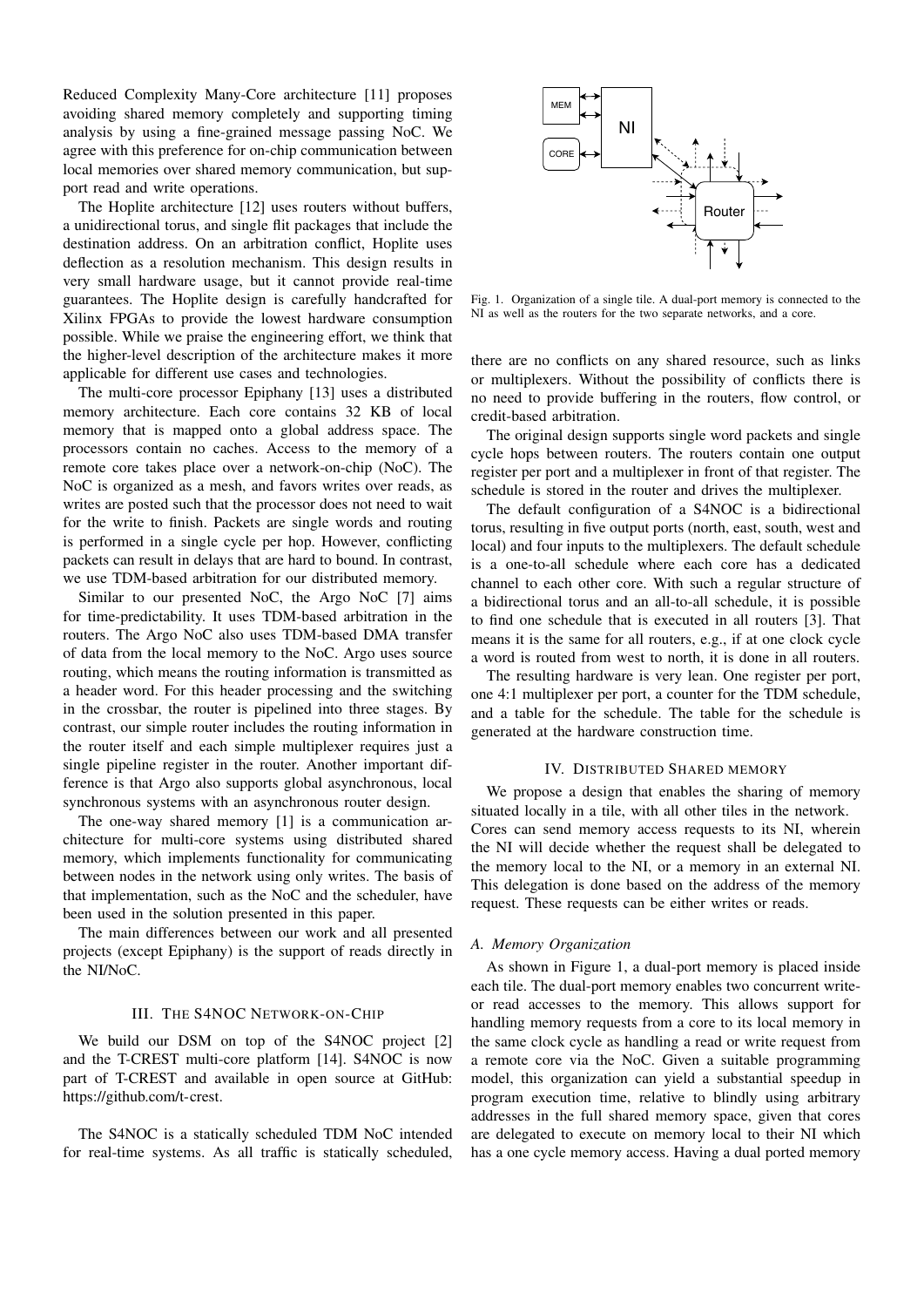<span id="page-2-0"></span>TABLE I DISTRIBUTION OF A 1024-WORD (10-BIT WIDE) ADDRESS SPACE ON A 2X2 NOC.

| Address | NI | Address space   | NI |
|---------|----|-----------------|----|
| 0x034   |    | $0x000 - 0x0ff$ | O  |
| 0x15f   |    | $0x100 - 0x1ff$ |    |
| 0x229   |    | $0x200 - 0x2ff$ | ↑  |
| 0x359   | 3  | $0x300 - 0x3ff$ | ٩  |

opens up for multiple writes and reads to the same address. In a write-write case to the same address, the core which owns the memory will have its value written and the other write request will be ignored. During a producer-consumer scenario, when a write and a read to the same address occurs simultaneously, the newly written value will be read.

The memory is sized and distributed in such a way to allow direct encoding of the receiving tile in the address space. An example of the memory distribution is as follows; Having a 2x2 NoC with a 1024-word large address space (10-bit wide), the lower 8 bits address a word within a *block*, whereas the upper 2 bits address the *location* of the given memory block within the network. Table [I](#page-2-0) shows examples of this encoding.

The NI is able to determine if it needs to transmit a message request onto the network, based on the address of the memory request. The destination tile is addressed by sending the request out in the corresponding time slot. Each NI has a lookup table that maps destination addresses to time slots.

# *B. Network Structure and the Readback Network*

Key to the idea of supporting time-predictable read- and write requests is having two separate NoCs. These two networks will be denoted as the *write* network and the *readback* network. The motivation for having two separate networks is to keep the schedule length as short as possible, and thus reduce the latency of memory accesses. As in [\[1\]](#page-6-0), we use the TDM schedule developed in [\[15\]](#page-6-14) and the router design from the S4NoC [\[4\]](#page-6-3). The TDM approach ensures a worst-case execution time for read and write requests, since the schedule is statically determined.

Each network will be responsible for handling separate kinds of communication:

- *Write network*: Handles transmission of memory writes from NIs to an address space external to the transmitting NI. Furthermore, handles the transmission of read requests from cores to an address space external to the transmitting core.
- *Readback network*: Handles transmission of read memory data from external NI to a requesting core, after a read request has been received.

The write network is able to support two functions, since a core in a given cycle is only able to send either a read- or a write request to its NI. The interface between a core and its NI follows the open core protocol [\[16\]](#page-6-15). After sending a request, a core is expected to stall until it receives a valid signal from its NI. The valid indicates either of the following; a *write* has been written to local memory or transmitted to the network, or that the value of its *read* request is available. From



<span id="page-2-1"></span>Fig. 2. Request: Write/read request network schedule, for the network responsible for writing and requesting reads to other NIs. Response: Readback network schedule, for the network responsible for returning data from a read request.

za mastrates the schedules of a 2x2 white- and readoack hetworks. Columns shift between the two schedules. Grey boxes indicate buffered requests. 2a illustrates the schedules of a 2x2 write- and readback networks. Columns

2b illustrates the concept of schedule inversion, where the shown routes are the topmost route of the Request and Response schedules. Solid lines represent the Request route and dashed the Response route.

a cores point of view, the interface for accessing both local and external memory are identical. However, the design inherently has a non-uniform memory access time, as the request depends on the access address as well as which time slot the request occurs in.

The phit width is dependent upon two factors: (1) the number of tiles in the network and (2) the size of the total address space. Furthermore, a valid bit and the data transmitted on a write is also required. In our case we support 32-bit words. Furthermore, a bit is reserved for indicating whether the transmitted message is a write or a read request. Finally, an address needs to be encoded into the message. As explained in section [IV-A,](#page-1-1) since the top section of the address determines which NI should receive the request, only the address within a block needs to be transmitted, as the transmission slot is directly correlated to the upper part of the address. Thus, the phit width with 32-bit words can be calculated as follows:

$$
w_{Write} = 1 + 1 + DW + \left\lceil \log_2 \left( \frac{memorysize}{n} \right) \right\rceil \tag{1}
$$

With *n* being the number of tiles in the network, and DW the width of the data.

readback network, that the received data is directly tied to the The static nature of the readback network allows a very lean implementation. No address information is required to be transmitted on the network, since the requesting core is expected to stall until a response is received from an external tile. Therefore, it is known that when receiving data on the address at which the request was made. Having this, the phit width of the readback network will be:

$$
w_{Readback} = 1 + DW \tag{2}
$$

corresponding to a valid bit and, in this implementation, 32 bits of data.

### <span id="page-2-2"></span>*C. Readback Network Schedule*

With the given memory technology available, accessing the on-chip dual-port memory can be done in a constant-time. This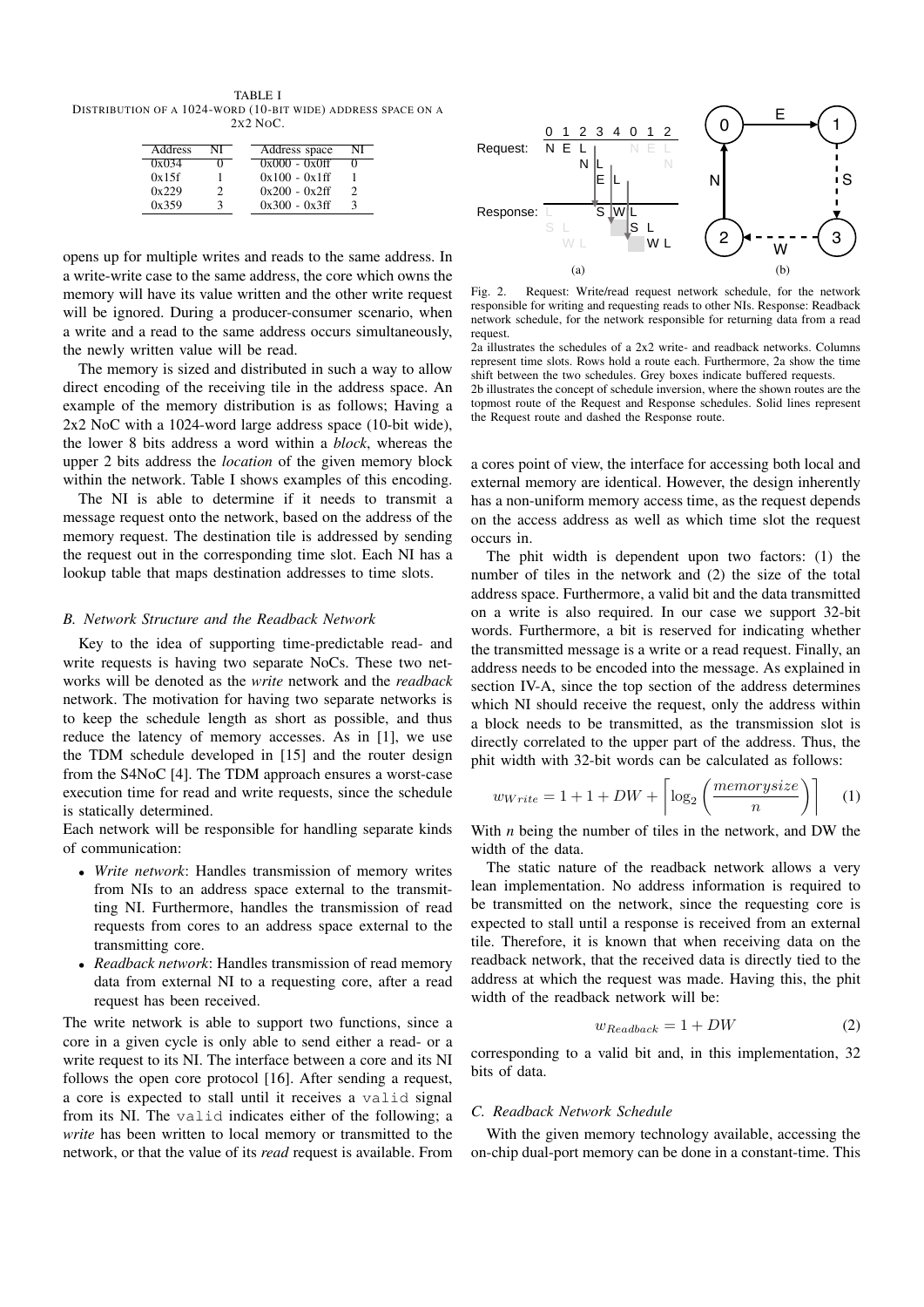

<span id="page-3-0"></span>Fig. 3. Subpart of a default 4x4 schedule provided from [\[15\]](#page-6-14). The in-order constraint is in this case not obeyed and requires reordering.

means that incoming requests can be handled simultaneously with local requests from the core. With this constant access time, the schedule for the *readback* network can be directly matched up with the schedule of the *write* network. This results in the possibility to implicitly transmit the read-request data to the core which transmitted the request, without having control circuitry in the NI dedicated to checking when the time slot to write the response on the *readback* network is present.

To generate a schedule for the readback network there is one major constraint which must be complied with; *The readback schedule must match up with the write schedule*. The implication of this constraint is, that the schedule must be able to transmit readback data in the same order as the requests are received (in-order).

figure 2b, it is seen that a read request sent from tile 2 to tile As a solution, we introduce the concept of *schedule inversion*, where the following transformation is applied:  $N \rightarrow S$ ,  $W \rightarrow E$ ,  $E \rightarrow W$ ,  $S \rightarrow N$ . Performing the inversion implies that responses to read requests will be routed to the transmitter of the read request through the readback network. Referring to 1 is routed back from tile 1 to tile 2.

As inverting the schedule does not change the relative directions between the hops in a given timeslot. This assures that if a schedule generated for the write network with [\[15\]](#page-6-14) is valid, this validity also applies to an inverted schedule.

Figure [2](#page-2-1) shows the write- and readback schedule for a 2x2 NoC. From Figure [2](#page-2-1) we see that this schedule follows the inorder schedule criteria, thus we can respond in-order and no hardware is needed to rearrange the readbacks. The in-order constraint is obeyed for the 2x2 and 3x3 schedule generated by the algorithm presented in [\[15\]](#page-6-14).

The inversion of the write schedule does not always result in an in-order reply sequence. For instance, the 4x4 schedule generated by the S4NoC scheduler [\[15\]](#page-6-14) introduces such an issue. Figure [3](#page-3-0) illustrates the problem for when requests are not in order. The arrows show how the second schedule route is received before the first route. This leads to requests that are not received in the same order as they should be answered. We have made a valid  $4x4$  schedule by rearranging the routes of the generated schedule. This, however, comes at a price, which will be discussed in section [VI.](#page-5-0)

## *D. Readback Network Time Shifting*

With a valid schedule generated for the *readback* network, Figure [2](#page-2-1) shows how the *readback* network schedule is shifted in relation to the *write* network schedule. The exact shift



<span id="page-3-1"></span>Fig. 4. Organization of the buffering circuitry for a schedule with 3 blank slots.

amount between the two schedules is specified by the length of the first schedule route in the *write* schedule. This is because we need to send a response to a request in the cycle after it was received. By shifting the second network by the length of the first schedule route, we see that a received request can be responded to immediately for the first route. As seen, the first route is 3 cycles long, and thus the *readback* schedule is shifted by 3 time slots. In practice, this variable time shifting is achieved by modifying the start value of the counter at which the router for the *readback* network uses to index into its schedule table. This solution is general wherein the same logic follows for 3x3 and larger schedules. With the time shifting, a precise match between the reception of a *readback* request is made with the transmission of the response. This is indicated by the arrows in figure [2.](#page-2-1)

# *E. Request Buffering*

As indicated by the grey boxes in Figure [2,](#page-2-1) some requests need to be buffered before they can be transmitted to the *readback* network. This is indicated by the second arrow in figure [2,](#page-2-1) where the reception of the request from the transmitted core arrives one cycle before the transmission needs to occur. To accommodate for this, a shift register is implemented which has the request as input and has the same number of registers as there are leading blank spaces in the schedule. For the 2x2 and 3x3 networks there is only one leading blank space (one extra delay cycle between reception and transmission) and therefore only one register. The 4x4 network would require three registers, as there are three time slots where buffering is required. A multiplexer is then used to choose which request is currently being processed, as can be seen on figure [4.](#page-3-1) The multiplexer is controlled by a look up table generated at compile time, by analyzing the schedule. The lookup table dictates from where in the buffer data should be extracted in every time slot. The table is implemented as a ROM from where the address corresponding to the readback schedule time slot is accessed, and the data sent to the multiplexer. This is shown in Figure [4.](#page-3-1)

#### V. RESULTS

The network uses the OCP interface for easy integration with multi-core platforms such as Patmos.

Using the T-CREST platform [\[14\]](#page-6-13), the DSM has been attached to Patmos processors, synthesized, and implemented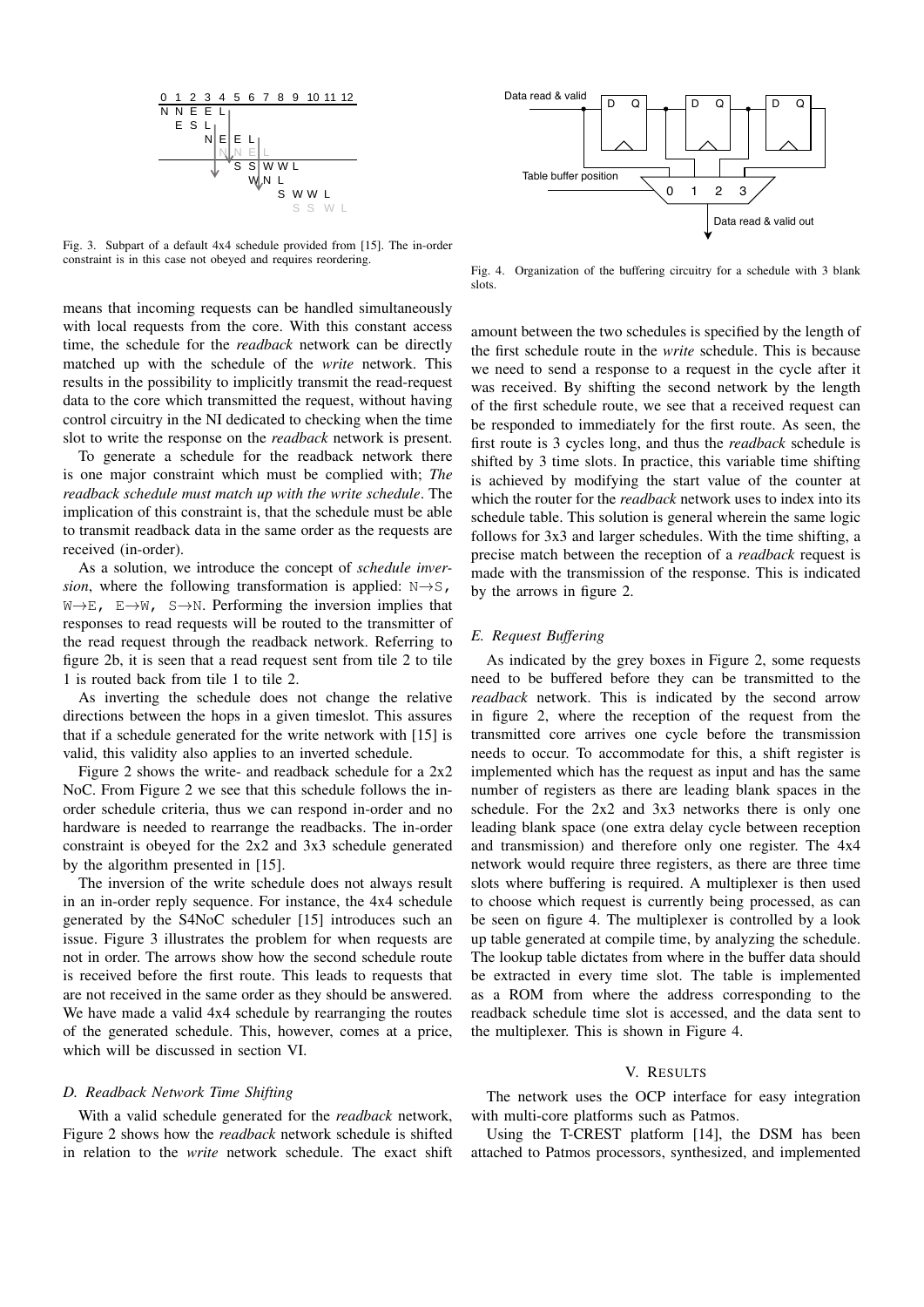TABLE II RESOURCE CONSUMPTION OF THE DSM.

<span id="page-4-0"></span>

| Component             | LUTs  | Registers |
|-----------------------|-------|-----------|
| $2x2$ NI              | 145   | 84        |
| 2x2 Write network     | 1069  | 492       |
| 2x2 Read back network | 534   | 397       |
| $2x2$ Total           | 2188  | 1227      |
| $3x3$ NI              | 200   | 85        |
| 3x3 Write network     | 3363  | 1845      |
| 3x3 Read back network | 2386  | 1485      |
| 3x3 Total             | 7480  | 4085      |
| $4x4$ NI              | 300   | 155       |
| 4x4 Write network     | 7472  | 3280      |
| 4x4 Read back network | 6362  | 2640      |
| 4x4 Total             | 18549 | 8329      |

in an Altera DE2-115 FPGA, in 2x2 and 3x3 configurations. With this, C-language tests have been written and compiled for the Patmos processors. In these tests, a Patmos processor executes read- and writes to memory locations which maps to memory located in the other tiles of the DSM. Using the cycle counter in Patmos, latency of read- and writes can be measured, and from this, tests for measuring the bandwidth of our DSM performed.

In the T-CREST platform, each Patmos processor is connected to the main memory through TDM arbitration. It takes the main memory 21 cycles to deliver a 4 word burst, which yields a worst-case latency for accessing main memory being:

$$
l_{wc} = n_{cores} \times 21\tag{3}
$$

In the context of the T-CREST platform, the DSM can therefore be seen as a high-speed solution for shared-memory inter-core communication.

# *A. Resource Consumption*

Table [II](#page-4-0) shows the resource usage for the 2x2, 3x3 and 4x4 networks. The consumption was found using Quartus Prime 16.1 for an Altera DE2-115 board that contains the Altera/Intel Cyclone IV FPGA. The NI usage is for a single NI and should thus be multiplied by the size of the network to get the total consumption. The shown consumption is excluding the actual memory, as this is dependent on the chosen size and implementation. All the networks assumed an address width of 10 bits. The individual NIs increase in size with larger configurations, as the look-up tables increase. The read back network is always smaller than the write network, as it carries less data. However, for larger networks the size difference diminishes. In comparison, it is noted that a single Patmos core uses approximately 8000 LUTs and 4200 registers. Therefore, an entire 3x3 network takes the same space as a single Patmos core.

The maximum frequency of the network has also been found using dummy cores, which are faster than the Patmos cores. For the Cyclone IV at the slow speed grade we observe the worst-case maximum frequency between 190 and 170 MHz for the 2x2, 3x3 and 4x4 networks. When running with a 3x3 Patmos setup the maximum frequency fell to 78 MHz, where the critical path was within the Patmos cores.

# *B. Bandwidth and Latencies*

As we are targeting real-time systems the latencies need to be analyzable. Using the TDM based NoC this is easily doable. The lowest latency will be to the cores local memory, which is single cycle. Real-time systems care about the worst-case. We can analyze this for both a read and write request. As it is a statically scheduled TDM, we know exactly how long an NI will maximally wait to send a message. The maximal wait time is the length of the schedule (*period*) minus 1, if we just missed the time slot. Passing the message through the network will at most take the length of the longest schedule (*route*). Therefore, the worst-case latency for a write request will be *schedule period* - 1 + *route*. For a read request we need to include the response path, which is the same as the sent path, and the maximal buffering time in the node (*buffer*), which is equal to the number of blanks. Therefore, we get a worst-case latency for a read request of *schedule period* -  $1 + route \times$ 2 + *buffer*. For the 2x2, 3x3 and 4x4 network the *schedule period* is 5, 10 and 20 cycles, the longest route is 3, 4 and 5 cycles and the buffer is 1, 1 and 3 cycles.

The maximum bandwidth that can be achieved in the network occurs when cores execute write commands. To achieve maximum bandwidth, the cores must execute the writes such that they target external memories in the same sequence as defined by the schedule.

For instance, if in a 2x2 NoC the tiles are denoted as the set  $\{N0 = NW, N1 = NE, N2 = SW, N3 = SE\}$ , for N0, the optimal write sequence which follows the schedule of figure [2](#page-2-1) will be (NI3, NI2, NI1).

If this constraint is followed, a core can in a TDM round transmit  $n_{nodes} - 1$  writes. Therefore, the maximum write bandwidth of the entire network can be stated as:

$$
bw_{wr,max} = \frac{n \times (n-1)}{period} \times word \tag{4}
$$

which for a 2x2 network is 2.4 words/cycle, for a 3x3 is 7.2 words/cycle and for a 4x4 is 12 words/cycle.

The theoretical results have been verified with measurements for a 2x2 and 3x3 network through C tests running on Patmos. The network was integrated using an OCP interface between the processor and the NI. For a 2x2 and 3x3 networks the measured write- and read minimum and maximum latencies are shown in Table [III](#page-5-1) and [IV.](#page-5-2) Using this setup, a write bandwidth of 2.396 words/cycle has been reached, where the discrepancy between the theoretical maximum bandwidth of 2.4 words/cycle and measured bandwidth is a result of the overhead related to the cores needing to align their write instructions with the schedule, as well as a slight measurement overhead.

As with the best-case scenario for writes, the best-case bandwidth for read requests is achieved if read-requests are transmitted in accordance to the schedule - ie. when a readrequest response is received, the next read should be issued to the core which matches up to the timeslot that follows from receiving the response. As core stall time due to read requests varies with the schedule, an expression describing best-case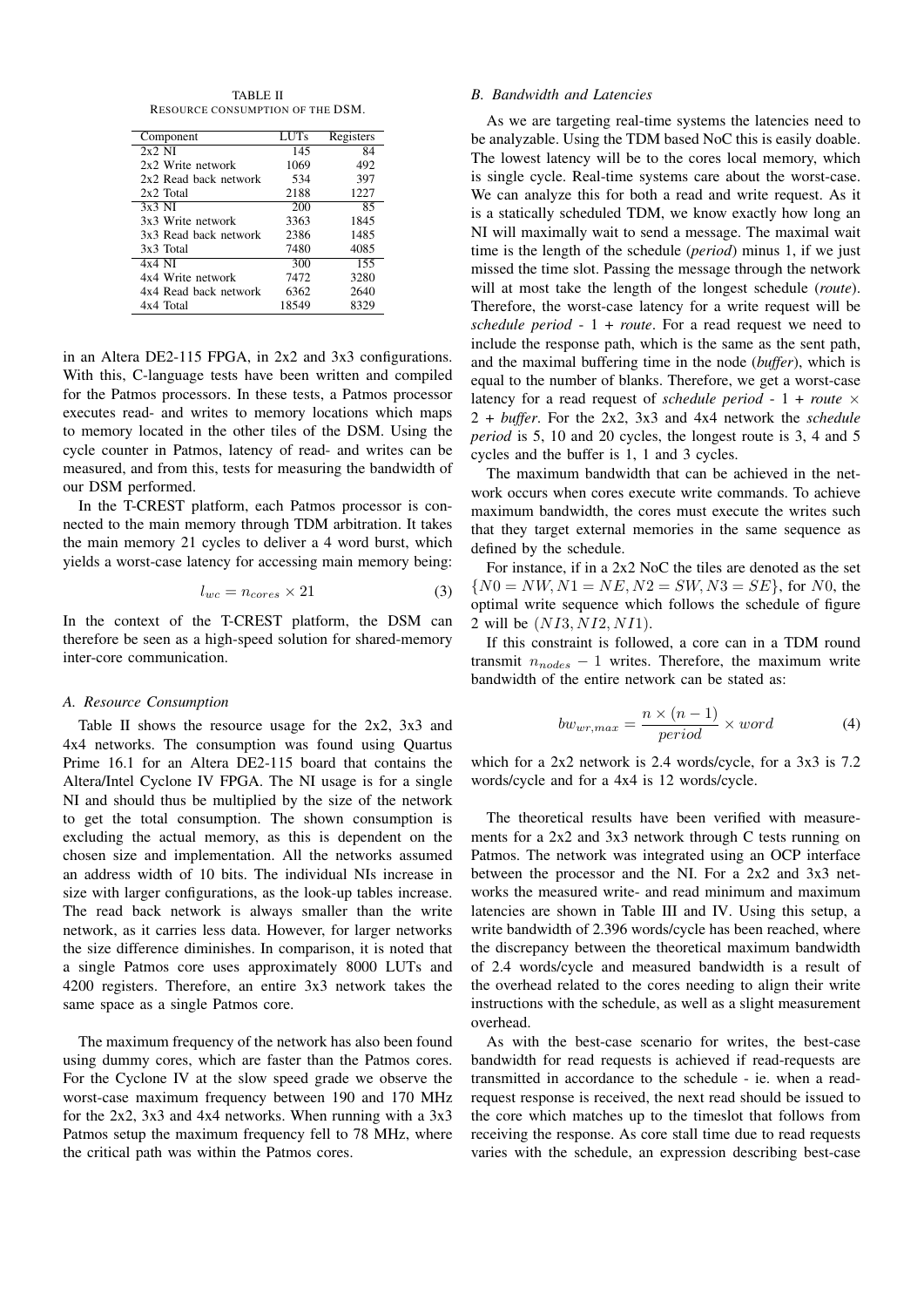<span id="page-5-2"></span><span id="page-5-1"></span>

|           | Total bandwidth   |
|-----------|-------------------|
| $2x2$ NoC | 0.788 words/cycle |
| $3x3$ NoC | 0.886 words/cycle |

bandwidth is non-trivial. This network is suited for real-time systems, which means that we care more about worst-case bandwidth. The worst-case read bandwidth can be expressed as:

$$
bw_{rd,min} = (len_{TDMround} - 1 + 2 \cdot lrt + bc)^{-1}
$$
 (5)

With  $lrt$  = hops/cycles in longest route and  $bc$  = number of buffer cycles. A bandwidth measurement for the read network has been made, where all cores are set to continuously read from the same node. This test configuration does not resemble the best-case bandwidth, as timing of the schedule is not considered. However, this is a more realistic use case scenario due to spatial locality. This bandwidth has been measured for 2x2 and 3x3 NoCs, refer to tables [III](#page-5-1) and [IV.](#page-5-2) As we see, the bandwidth is not optimal, owing to the fact that the nodes must wait a substantial amount of time between receiving the response for the request and hitting the TDM slot for transmitting a new read to the target tile.

## *C. Source access*

The entire solution is open source and freely available at https://github.com/mortbopet/

patmos-two-way-shared

Project and related tests can be built via the makefile commands make twoway and make twoway\_test in directory patmos-two-way-shared/hardware.

## VI. FUTURE WORK

<span id="page-5-0"></span>The schedule should obey the in-order constrain. As mentioned in section [IV-C,](#page-2-2) the generated 4x4 schedule does not. The algorithm in [\[15\]](#page-6-14) should be reevaluated, such that the in-order constraint is accounted for. We successfully rearranged the 4x4 schedule to comply with the constraint. The rearranged schedule can be found in the project git repository. As a side effect of the rearrangement the schedule is one clock cycle longer. As we can only have one occurrence of each direction in a given time slot while still complying to the in-order constraint, we will see that the schedule gets

longer with the size of the NoC, compared to the schedule currently generated by the algorithm.

A perhaps more appealing solution is to alter the lookup table, used to control the multiplexer in the readback buffer system. It is possible to generate a lookup table that can support "reordering" such that the multiplexer picks out the appropriate data from the FIFO look-ahead buffer, even if the schedule does not comply with the in-order constraint. This implementation will decrease the hardware consumption, as the schedule length is shortened, and the lookup table takes the same space. This solution will avoid change of the schedule generator, and thereby avoid the longer schedules caused by the in-order constraint.

As it has been noted that our network can run at more than twice the clock speed of the Patmos processor, we would be able to run the NI and networks at double the frequency of the cores and have the OCP wrapper handle the different clock speeds and interfacing. A request would be clocked in, be processed and when ready, it would be stored and sent back to the node at the rising edge of the slow clock. This would result in a nearly halved latency for the long schedule routes and nearly a doubling of the bandwidth. It would not have any impact on the local reads and writes, as these are already handled in a single cycle.

#### VII. CONCLUSION

We have presented a solution for time-predictable communication for multi-core processors. The solution implements a DSM, with data transfer though a TDM based statically scheduled NoC. The design revolves around a network interface containing a dual-port memory for concurrent memory access to NI-local memory from both the core local to the NI as well as requests from external cores. The design relies on two parallel networks where the network traffic is split between write-messages and readback messages. Using inverted and time-shifted TDM schedules, it is possible to respond to read requests in a static manner, based on when the read requests are received by the NI, utilizing a minimum amount of buffering and control hardware.

The solution has been implemented and tested using the hardware construction language Chisel. Performance has been measured by integrating the system with the Patmos multi-core processor running C test programs. Resource consumption has been measured by implementing the design on an Altera DE2- 115 FPGA, using Quartus Prime 16.1. Finally, we have briefly discussed further improvements of the design.

#### *Acknowledgment*

The work presented in this paper was partially funded by the Danish Council for Independent Research | Technology and Production Sciences under the project PREDICT [\(http:](http://predict.compute.dtu.dk/) [//predict.compute.dtu.dk/\)](http://predict.compute.dtu.dk/), contract no. 4184-00127A.